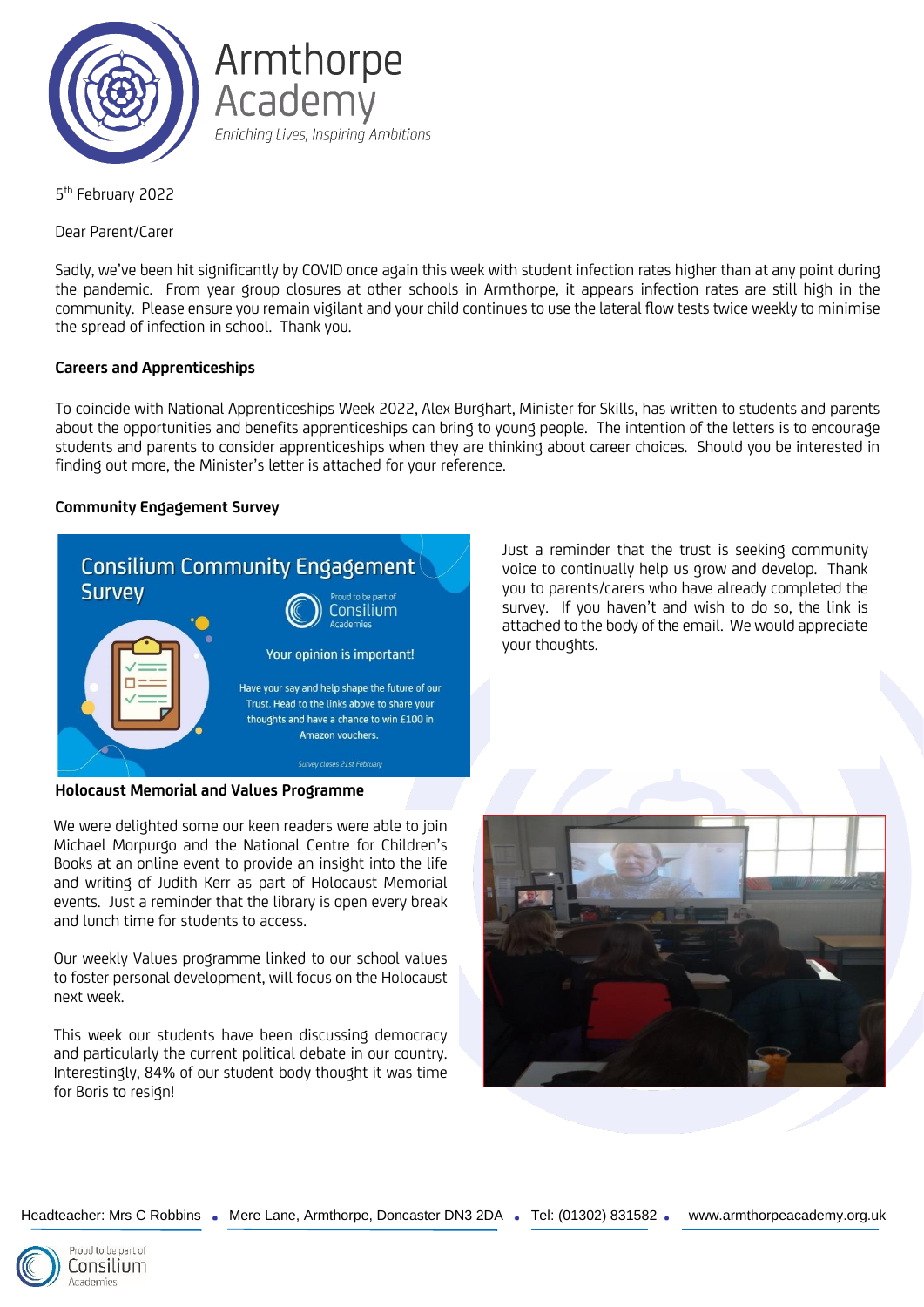### **Vandalism in School**

Sadly, I spoke to all our students on Friday about their behaviour choices when 'no-one is watching' and particularly the respect, or lack of it, some individuals have for our school building and other users. I enclose pictures taken form the toilets at the end of the day on Thursday when the leadership team with the site staff were at school until 7pm in the evening unblocking toilets. I'm sure you will agree this is completely unacceptable disrespectful behaviour and certainly not behaviour you would tolerate at home.



This is not a reflection on school, it is a reflection on the behaviour choices of a very small minority of our students who are someone's children. We cannot and should not have to staff toilets throughout the course of the day. These actions have sadly forced us to staff toilet entry one in one out at break and lunch, but this detracts from our core business, which is talking to the students at break and lunch. Our first school value is respect. We will not tolerate this lack of disrespect, but we need your support. Please speak to your child about the importance of respecting others, their environment and themselves. It is not acceptable to enter a toilet with other students, and if these behaviours are seen (either by staff or on cameras at entry points) then 3-6 twilight provision in addition to the normal school day will be initiated with immediate effect for students involved. This makes a long day for the leadership team, but it is a provision we are willing to implement to ensure the poor behaviour of a small minority of students is eradicated and stops impacting on others. Unless students have a toilet pass for medical reasons or there is an emergency, entry to toilets will only be permitted before school, at break (20 minutes), lunch (30 minutes) and when leaving school. To clarify, this never leaves more than a two-hour period for a toilet break, a routine which also applies for the staff. We are confident these actions will quickly eradicate this 'fad', but we expect your full support should your child be found to be vandalising our building.

#### **Anti-Social Behaviour in the Community**

The police have been into school this week to liaise with us regarding an increasing level of anti-social behaviour by teenagers in the community. Again, this is not a reflection of the school, this is the behaviour of someone's children on an evening, behaviour which is the responsibility of parents/carers. We are lucky that the new facilities can be used by the community on an evening; we have some fantastic sports facilities, which it is great the community can enjoy. However, it is important to note, groups pay to hire the facilities. **The school site is not a playground or recreational area for students on an evening**. Unless students are with an official group, they should not be on the school site on an evening; children doing this are causing a nuisance. The police have stated any further reports by facilities staff will result in police intervention. Again, this is easily solved, please speak to your child and monitor their whereabouts on an evening. If we are made aware of individuals through CCTV footage, we will inform parents and the police if asked, but this is the responsibility of parents/carers.

Despite the negative end to this week's newsletter, there is some great stuff going on in our school. As I write on Saturday morning, our Year 11 Health and Social students are in school revising hard with staff for their exam. Botheredness is the key! We must work together to address the small minority who aren't bothered then our school will be a fantastic place. Thank you for the continued support of the many of you who do care; your children are amazing. More success stories next week …

Kind regards

Claire Robbins Headteacher

Headteacher: Mrs C Robbins . Mere Lane, Armthorpe, Doncaster DN3 2DA . Tel: (01302) 831582 . www.armthorpeacademy.org.uk